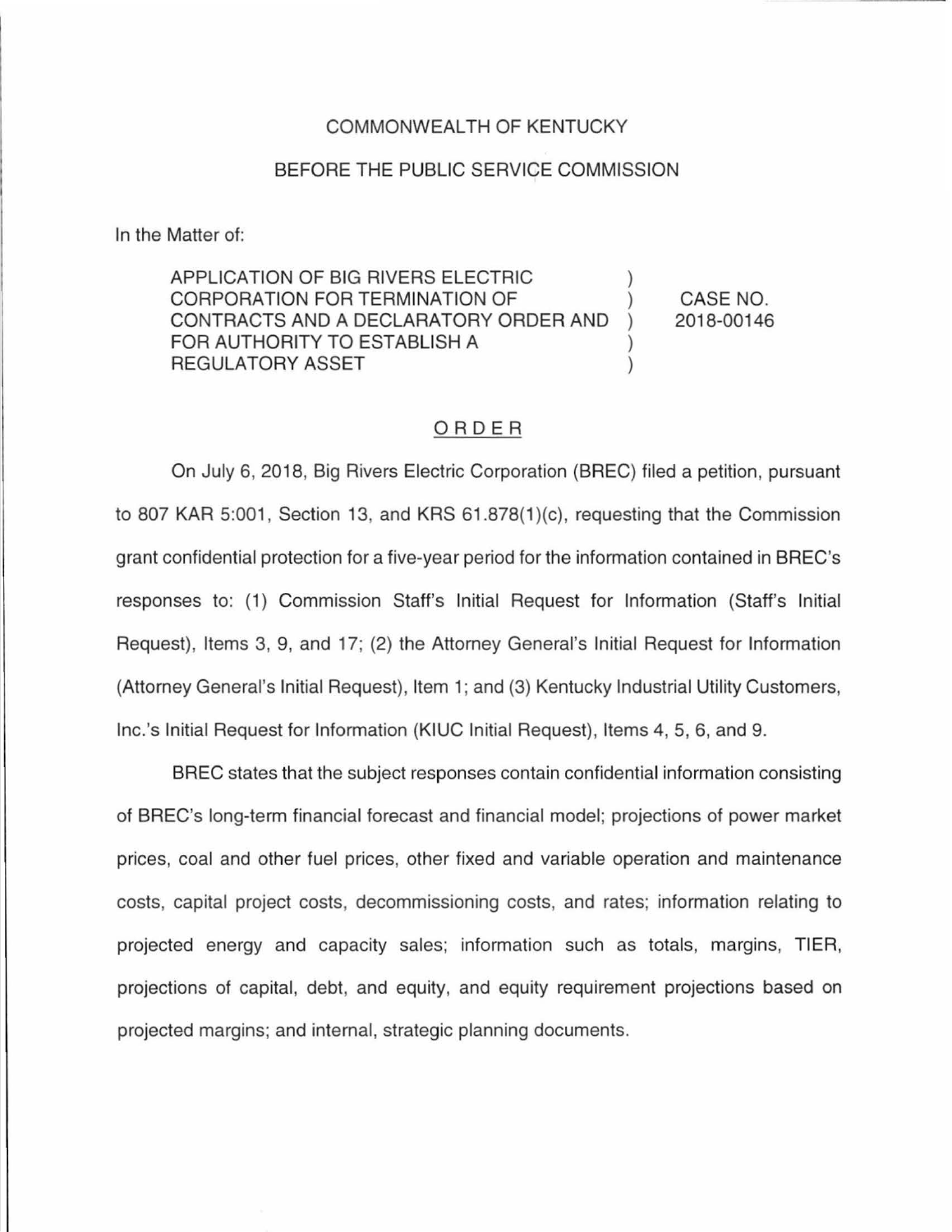Specifically, BREC further states that the responses to Staff's Initial Request, Item 17 and KIUC's Initial Request, Item 6 contain BREC's key internal strategic planning documents. BREC contends that these documents relate to the company's economic status and business strategies and are therefore entitled to confidential treatment. BREC also states that its responses to Staff's Initial Request, Items 3 and 9; the Attorney General's Initial Request, Item 1; and KIUC's Initial Request, Items 4, 5, and 9 as well as the attachments to the responses to Staff's Initial Request, Item 9 and KIUC's Initial Request, Item 9 provide insight into BREC's cost of producing power; the prices at which BREC is willing to buy and sell power, fuel, and other items; and the amounts BREC is willing to pay for capital projects. BREC contends that the information is also indicative of the market conditions that it expects to encounter and its ability to compete with competitors.

Having considered the petition and the material at issue, the Commission finds that the information contained in BREC's responses to Staff's Initial Request, Items 3, 9, and 17; Attorney General's Initial Request, Item 1; and KIUC's Initial Request for Information, Items 4, 5, 6, and 9 are generally recognized as confidential or proprietary; the information, therefore, meets the criteria for confidential treatment and is exempted from public disclosure pursuant to 807 KAR 5:001, Section 13, and KRS 61.878(1)(c).

IT IS THEREFORE ORDERED that:

1. BREC's petition for confidential protection for certain information contained in its responses to Staff's Initial Request, Items 3, 9, and 17; Attorney General's Initial Request, Item 1; and KIUC's Initial Request, Items 4, 5, 6, and 9, and as described herein, are granted.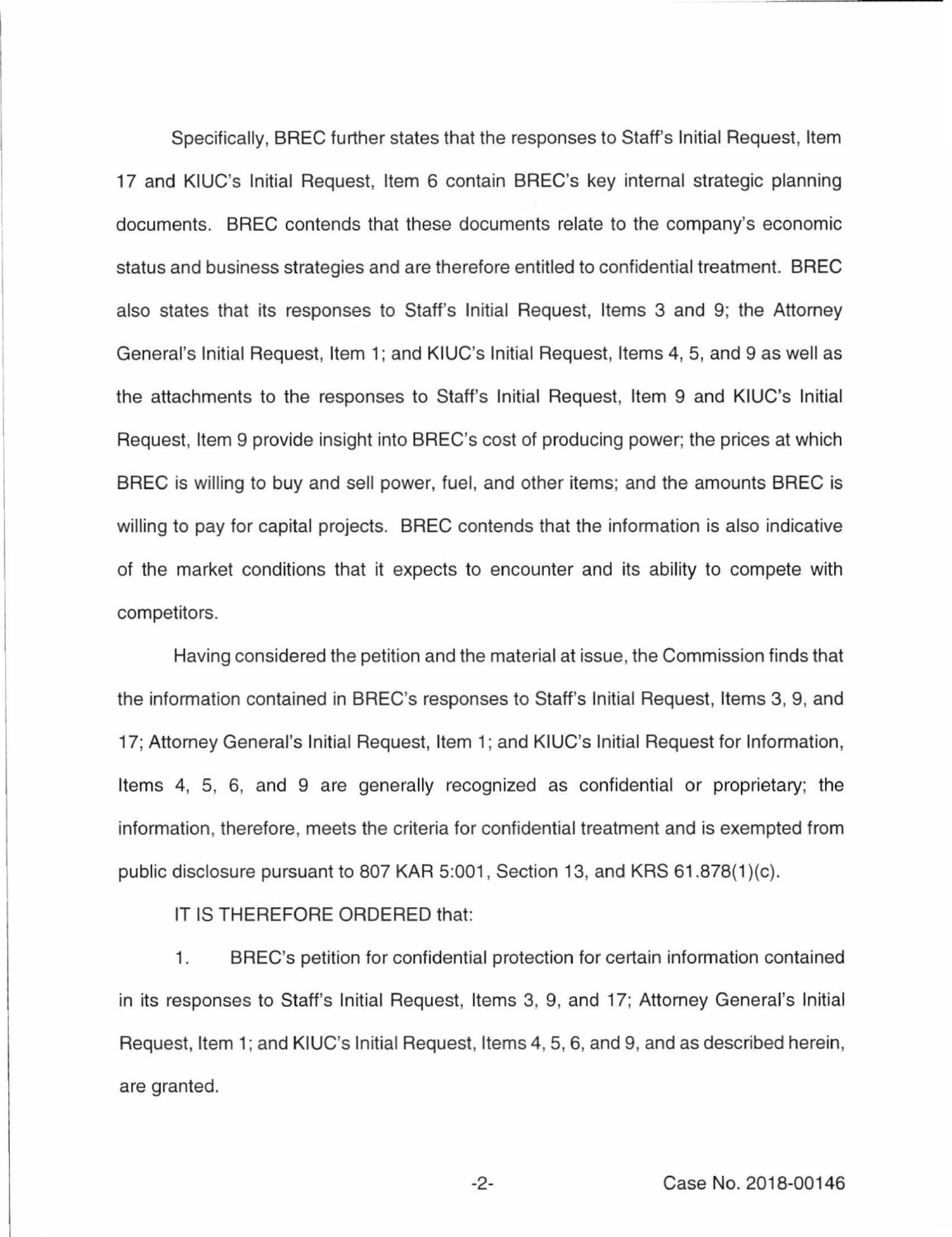2. The designated information contained in BREC's responses to Staff's Initial Request, Items 3, 9, and 17; Attorney General's Initial Request, Item 1; and KIUC's Initial Request, Items 4, 5, 6, and 9 shall not be placed in the public record or made available for public inspection for five years or until further Order of this Commission.

3. Use of the material in question in any Commission proceeding shall be in compliance with 807 KAR 5:001, Section 13(9).

4. BREC shall inform the Commission if the materials in question become publicly available or no longer qualifies for confidential treatment.

5. If a non-party to this proceeding requests to inspect the materials granted confidential treatment by this Order and the period during which the materials have been granted confidential treatment has not expired, BREC shall have 20 days from receipt of written notice of the request to demonstrate that the materials still fall within the exclusions from disclosure requirements established in KRS 61.878. If BREC is unable to make such demonstration, the requested material shall be made available for inspection. Otherwise, the Commission shall deny the request for inspection.

6. The Commission shall not make the requested materials available for inspection for 20 days following an Order finding that the materials no longer qualifies for confidential treatment in order to allow BREC to seek a remedy afforded by law.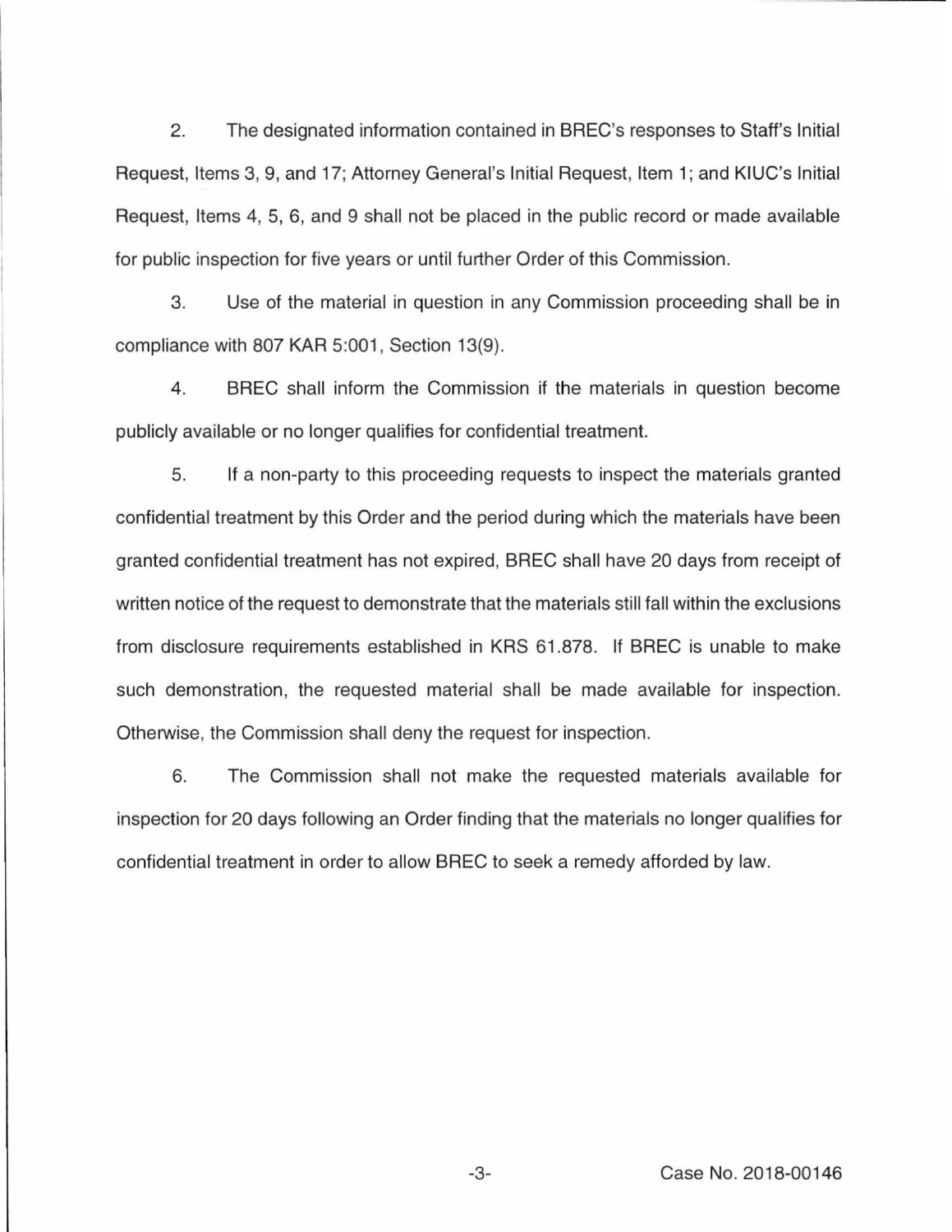By the Commission

| <b>ENTERED</b>                               |  |  |  |
|----------------------------------------------|--|--|--|
| JAN 1 1 2019                                 |  |  |  |
| <b>KENTUCKY PUBLIC</b><br>SERVICE COMMISSION |  |  |  |

ATTEST: Face Executive Director

Case No. 2018-00146